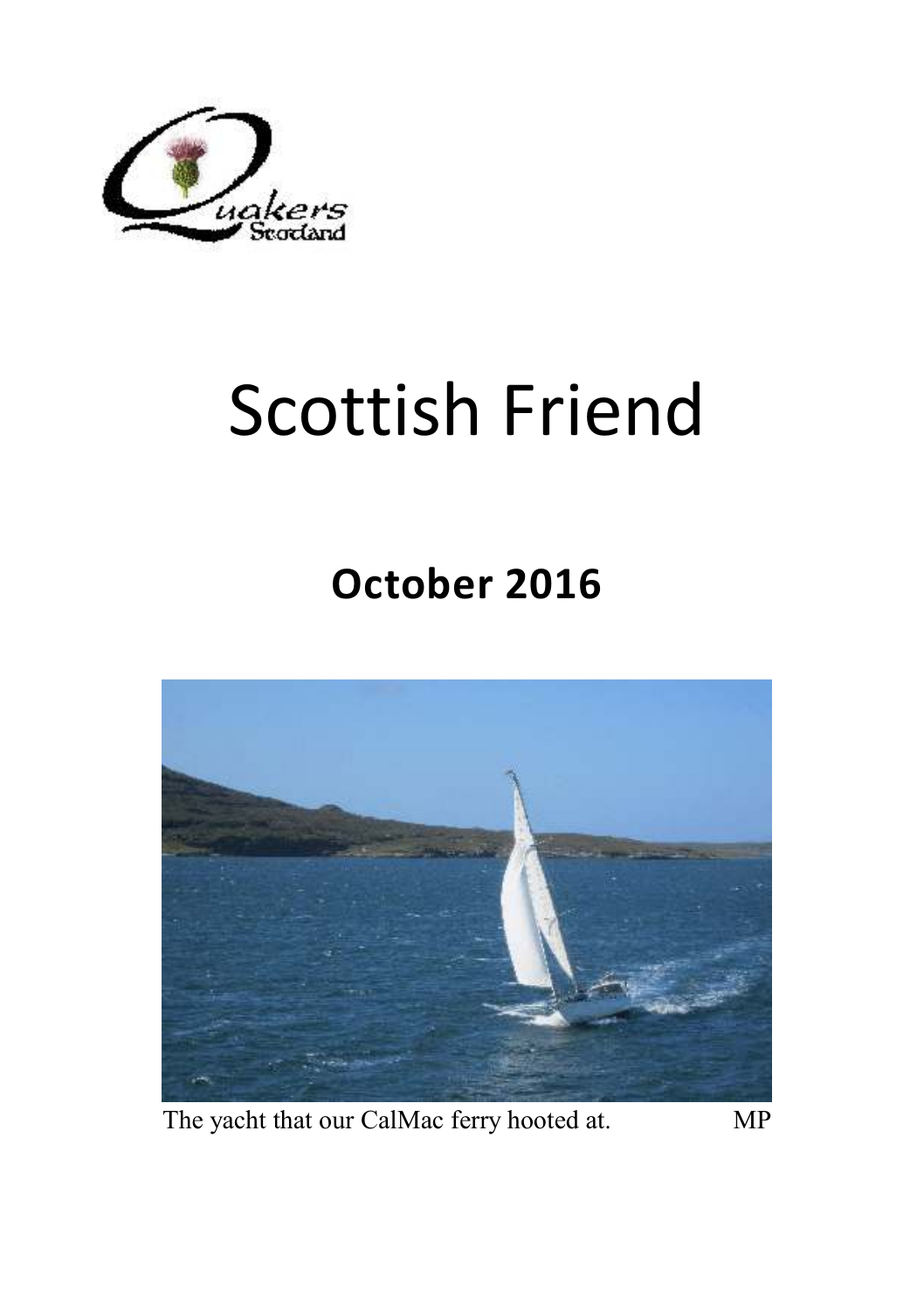#### ( **Contents** (

| A Pilgrimage to lona                                   | Eleanor Fairclough 3     |
|--------------------------------------------------------|--------------------------|
| Church of Scotland Guild                               | Pamala McDougall 3       |
| GalGael's visit to lona                                | Alastair McIntosh 5      |
| Researching Sanitation in northern Greek Refugee Camps | Abby Boultbee 8          |
| Alastair McIntosh's Poacher's Pilgrimage               | Sheila Peacock 11        |
| Meeting for Sufferings                                 | Jane Pearn 15            |
| Report of General Meeting in Aberdeen                  | Robin Davis 17           |
| Invitation to November General Meeting in Perth        | <b>Martin Burnell 18</b> |

Please send material for next *Scottish Friend* by 5 February to Margaret Peacock, 16 Drumlin Drive, Milngavie, G62 6LN, or [nmjpeacock@yahoo.co.uk.](mailto:nmjpeacock@yahoo.co.uk.) *Scottish Friend* will be posted on the GM website and can be emailed to you at the same time as it goes to the printer. If you would like an email copy instead of a paper one, please email [scotfriends@gmail.com,](mailto:scotfriends@aol.com,) to let Marion Sharkey know. You are strongly encouraged to do this, in view of escalating postage costs - and of course you get the photographs in colour, as an incentive!

The opinions expressed in this publication are those of the writers and not necessarily the opinions of the Society of Friends in Scotland, Britain or elsewhere.

> Published by Quakers in Scotland, 01382 730 842 quakerscotland.org.uk (British website: quaker.org.uk) Printed on recycled paper by Print Force, Milngavie, 0141 956 1052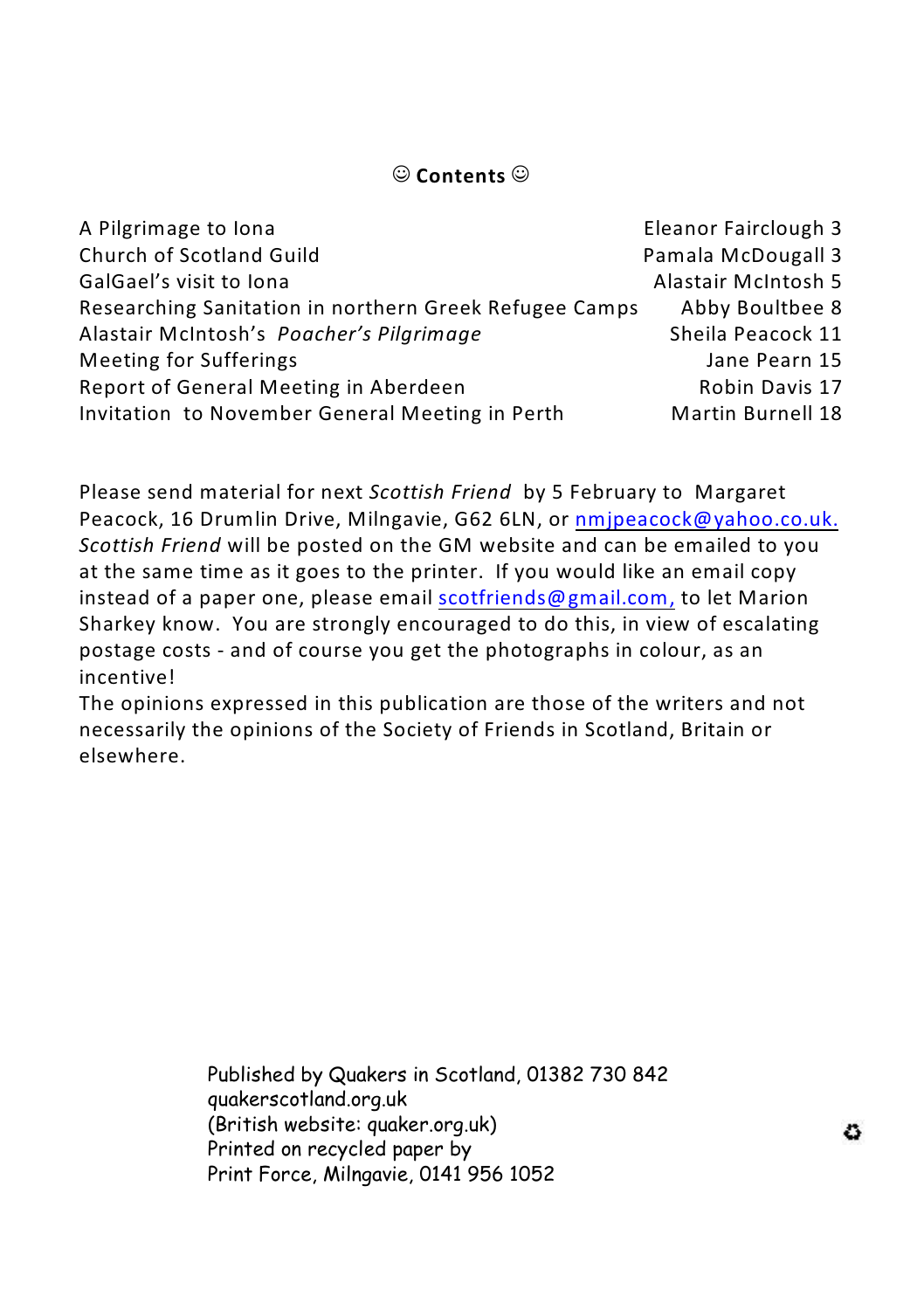Members and Attenders at Invernesss Meeting have supported local interfaith events recently. As a member of Inverness Interfaith Group, one weekend this spring I went with 18 others on our organised pilgrimage to the island of Iona. It was the first time we had attempted such an event; a grant from the Claremont Trust helped to defray expenses. 5 faiths were represented: Baha'i, Buddhist, Christian, Hindu and Judaism and it was like a modern Chaucer's Canterbury Tales as we shared stories and got to know each other.

We stayed in the self-catering hostel on lona or in B and B and met up, ate and socialised in the comfortable hostel. For a number of us, it was our first experience of the ecumenical informality of Iona Abbey and Community and we felt welcomed and accepted, whether at the Introduction Service at the Abbey, the talk about the Iona Community itself or the tour of the Abbey and its surroundings. We were free to explore Iona, spend time in the Museum, learn more about the Irish monk Columba who founded Iona or just relax and benefit from a chance to acknowledge the importance of spirituality in our lives. At the end of the weekend, the guiding principles and ambience of Iona had made a profound impact on many of us and the influence will be long remembered as we return to daily routines.

$$
\diamondsuit \diamondsuit \diamondsuit \diamondsuit \diamondsuit
$$

#### **CHURCH OF SCOTLAND GUILD Caird Hall, Dundee, 3 September 2016 Pamala McDougall, Dundee Meeting**

'We are Bold, We are Strong, We are the Guild'. So proclaims the literature announcing the Annual Gathering along with the advice to 'Go in Joy'.

Having previously attended this joyous gathering I knew to take my singing voice along. The worship was indeed uplifting with rousing hymns, heartfelt prayers and the Heart and Soul Swing Band. The band led the participants to hand clapping along with the music - and some even took to their feet in dance mode! There were 2,000 members and special guests, and I was one of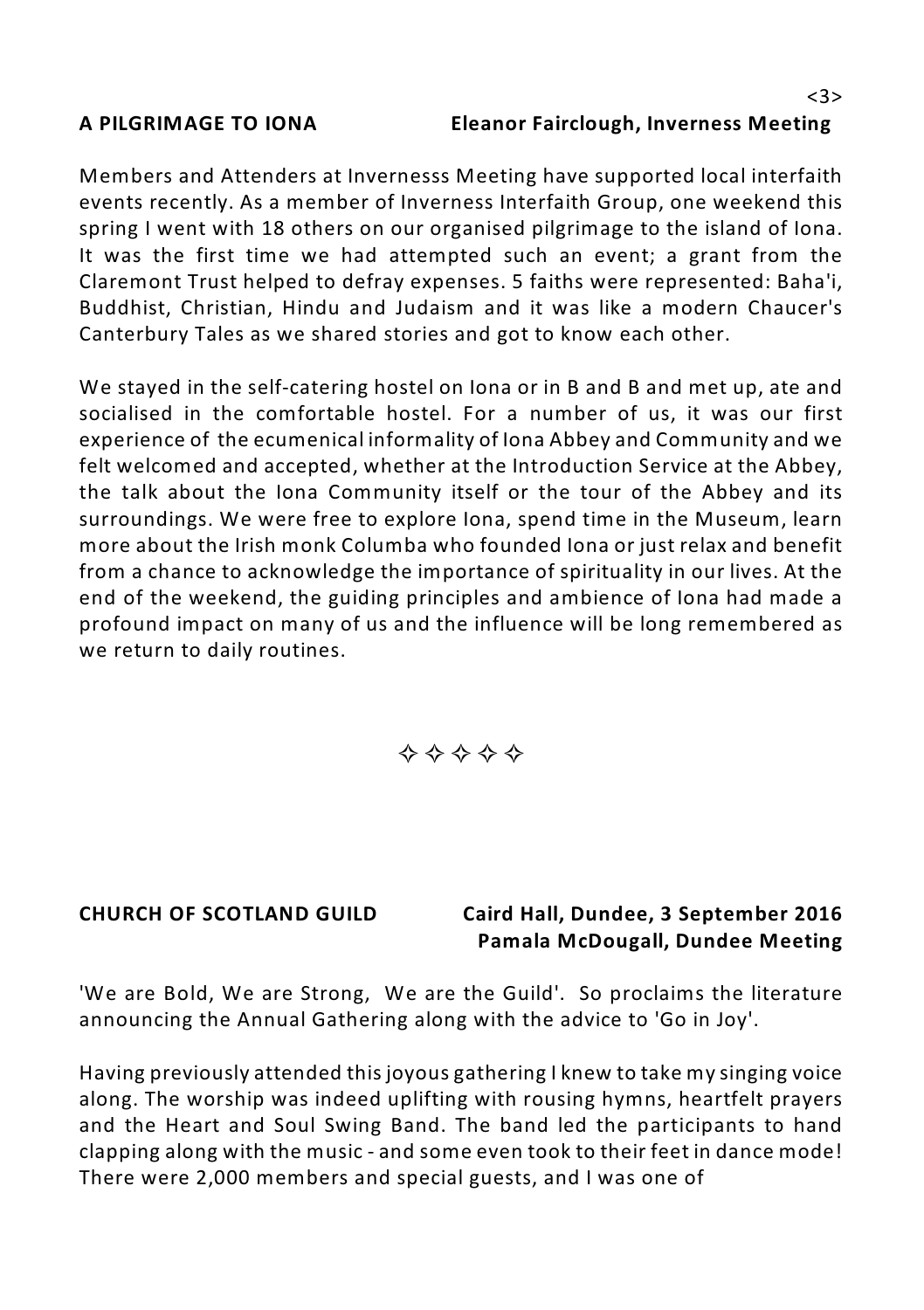#### **<4>**

 them. This was not what I remembered in the days of my youth of the more sombre atmosphere of the MacIntosh Memorial church servicesin Fort William, so it appears that there is a change in Church of Scotland worship practice over the years.

I was excited to learn that Sally Magnusson was to be a guest speaker - the journalist, TV and radio broadcaster and writer - as I have long been an admirer of her talents. Sally founded 'Playlist for Life' in 2013 after being impressed by the effect of personally meaningful music on her late mother's dementia. Her book 'Where Memories Go' calls for the restoration of human rights and dignity for those suffering from dementia. There was a queue later for her book and I was pleased to meet her and obtain a signed copy.

The other speaker was the Moderator of the General Assembly, the Rev. Dr Russell Barr, who has been the minister of Edinburgh Cramond Kirk since 1993. He founded 'Fresh Start' which has helped 2,000 people get back on their feet in the last year and is hoping to raise awareness of food poverty during his year as Moderator. The charity provides food and offers cookery classes, lessons in budgeting and in growing fruit and vegetables. It is supported by more than 80 congregations in Edinburgh and employs 18 people. It was inspiring to hear what has been achieved. On this occasion the Moderator demonstrated his skills in amusing anecdotes about his life in the ministry which were so funny that he could have a second career in stand up comedy if needed! So refreshing and uplifting - the ministry of laughter!

In between the presentations, the hymns, the prayers and the swing band we heard from the heads of the Councils and Committees of the work they are called to do. A novel way of presenting this was in the speakers' just 3 minutes each while a reminder of the time ticking away ran on the screen and a 'Time Up' gong was sounded. Is this a method to ponder for our business meetings?

It was good to see Alison Burnley who was representing the Quaker Tapestry and Margaret Roy who is on the Scottish Committee of the World Day of Prayer. Invitations to share ecumenically in worship and fellowship are a special and valuable experience, and as Advices and Queries No. 6 puts it -

' Do you work gladly with other religious groups in pursuit of common goals? While remaining faithful to Quaker insights, try to enter imaginatively into the life and witness of other communities of faith, creating together the bonds of friendship'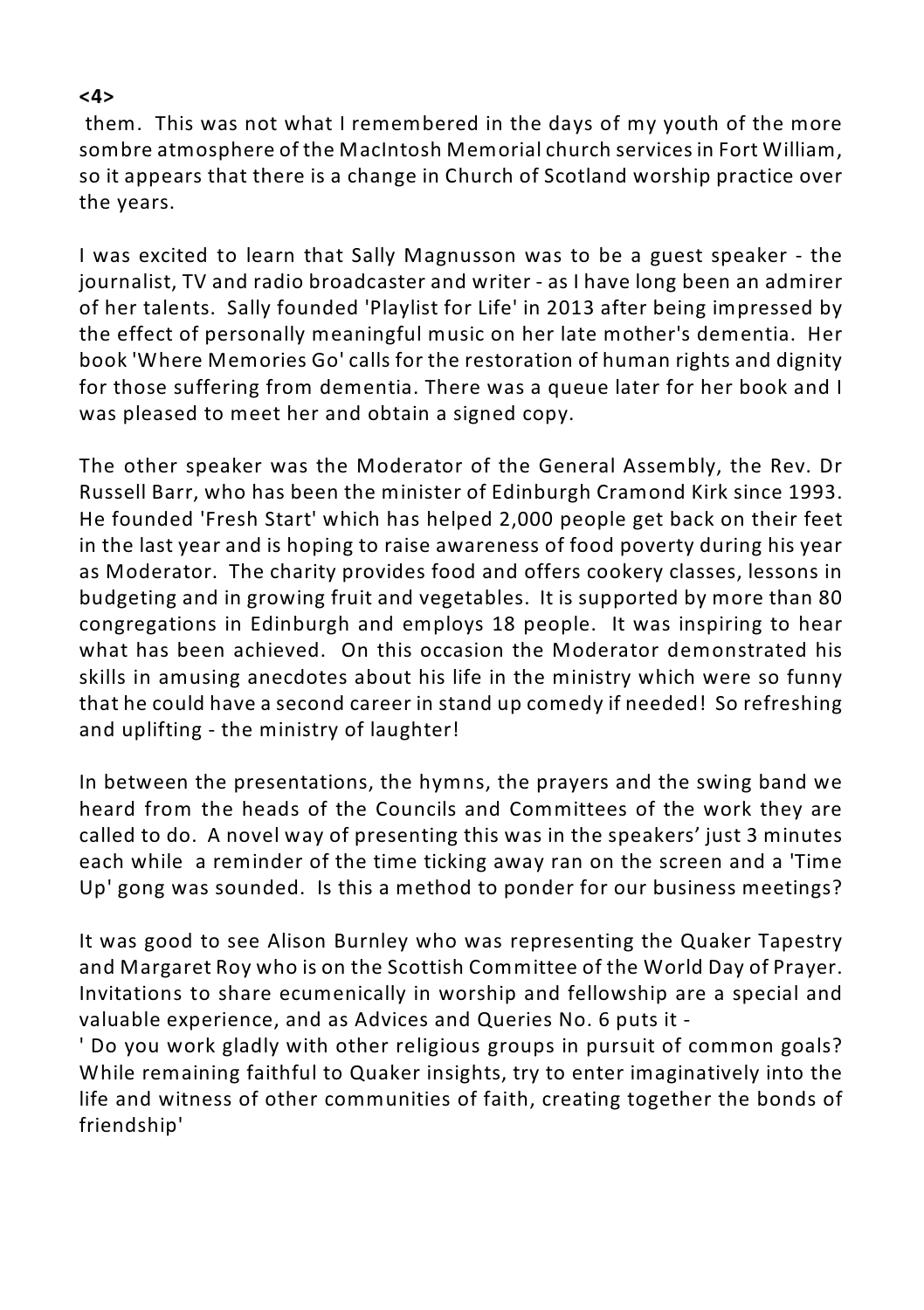### **John Wigham (Enjoyment) Trust and the GalGael Trust's visit to Iona**

#### **Alastair McIntosh (Glasgow Meeting)**



T h e J ohn Wigham Trust is a small Quaker fund that was set up to give g roups and i n d i vid u a l s assoc i a t e d with Quakers e x p erien c e t h a t is enjoyable.

 In March this year, a group of 23 people

Setting off from Govan

from the GalGael Trust in Govan led by me went for a weekend on Iona for precisely such enjoyment and supported, in considerable part, by a grant from the trust.

We set off on a Friday night in two minibuses, and had been given exclusive use of Iona Hostel by the proprietor at a very helpful off-season rate. We had met at various stages in the planning, and the agreed purpose of the visit was:

To experience this ancient holy place, the island, the abbey and all its history. To use that to help us explore what spirituality might be, and what it might mean in our lives. Spirituality is not necessarily the same as religion. This weekend is about helping each other to find our own paths. It is not about telling folks what they should believe.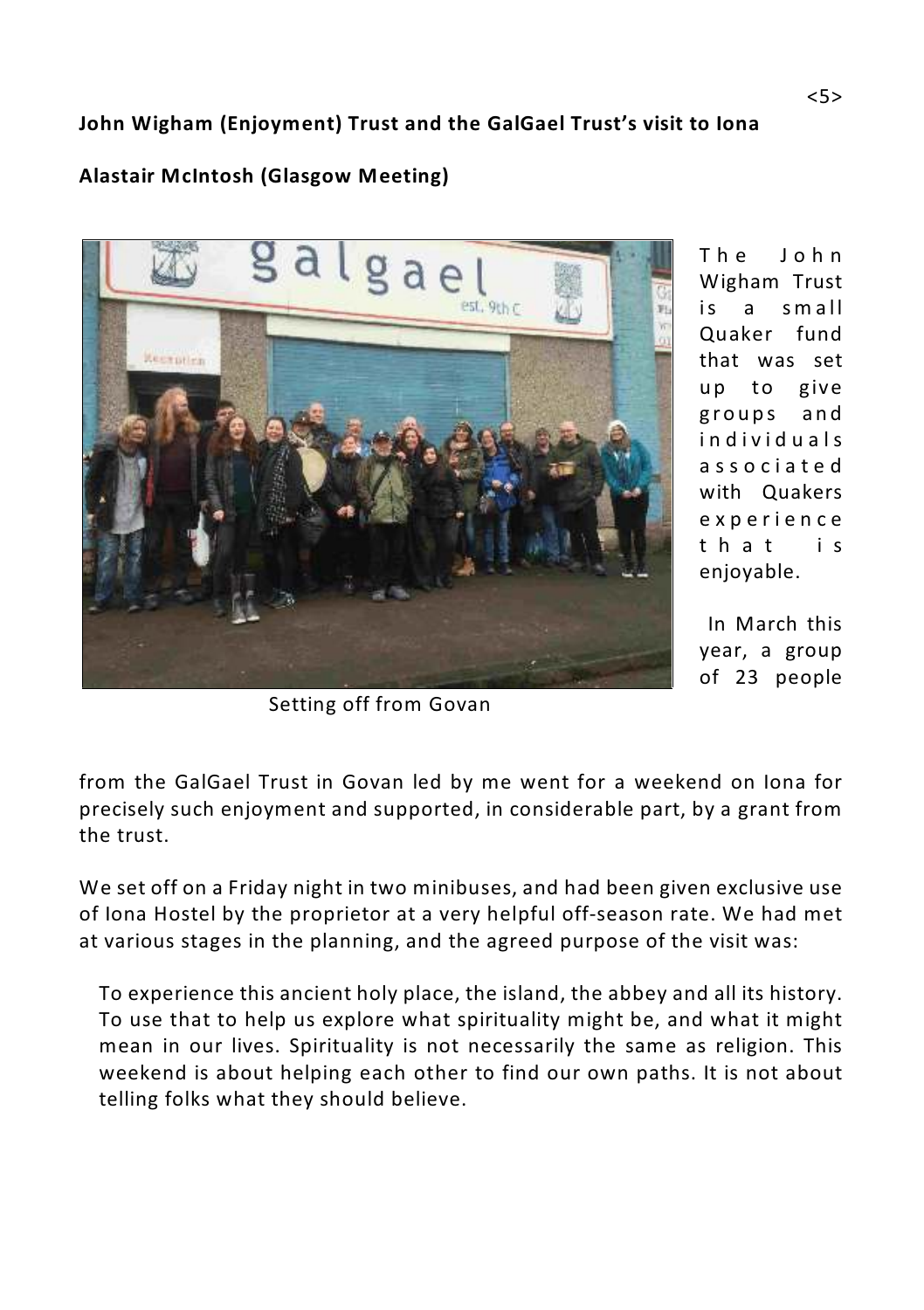Did that happen? It happened most wonderfully, but not always predictably. Spirituality was a new concept for some of our people and a well-worn glove for others. What most spoke to people was the sheer power of the landscape and he holy places - the chapels and the ancient stones – that have been part of Scotland's spiritual heritage for some fifteen hundred years.

"It was all there. The outdoors, the historical stuff, everybody back there at the hostel. I went to be liberated from the city."

People spoke of seeing clear water for the first time in their lives, even being on a boat for the first time in their lives. We had wonderful discussions around the kitchen table in the hostel.



Mealtime at Iona Hostel

"I was going to Iona to try and find myself again, who we were, what we are about, what GalGael is about. I think I found that out. There are a lot of really deep people around me in GalGael. That weekend away was special." We saw round the Abbey and the stones in the museum – Historic Scotland let us in free as an educational group. In quiet moments, there were tears and hugs.

#### **<6>**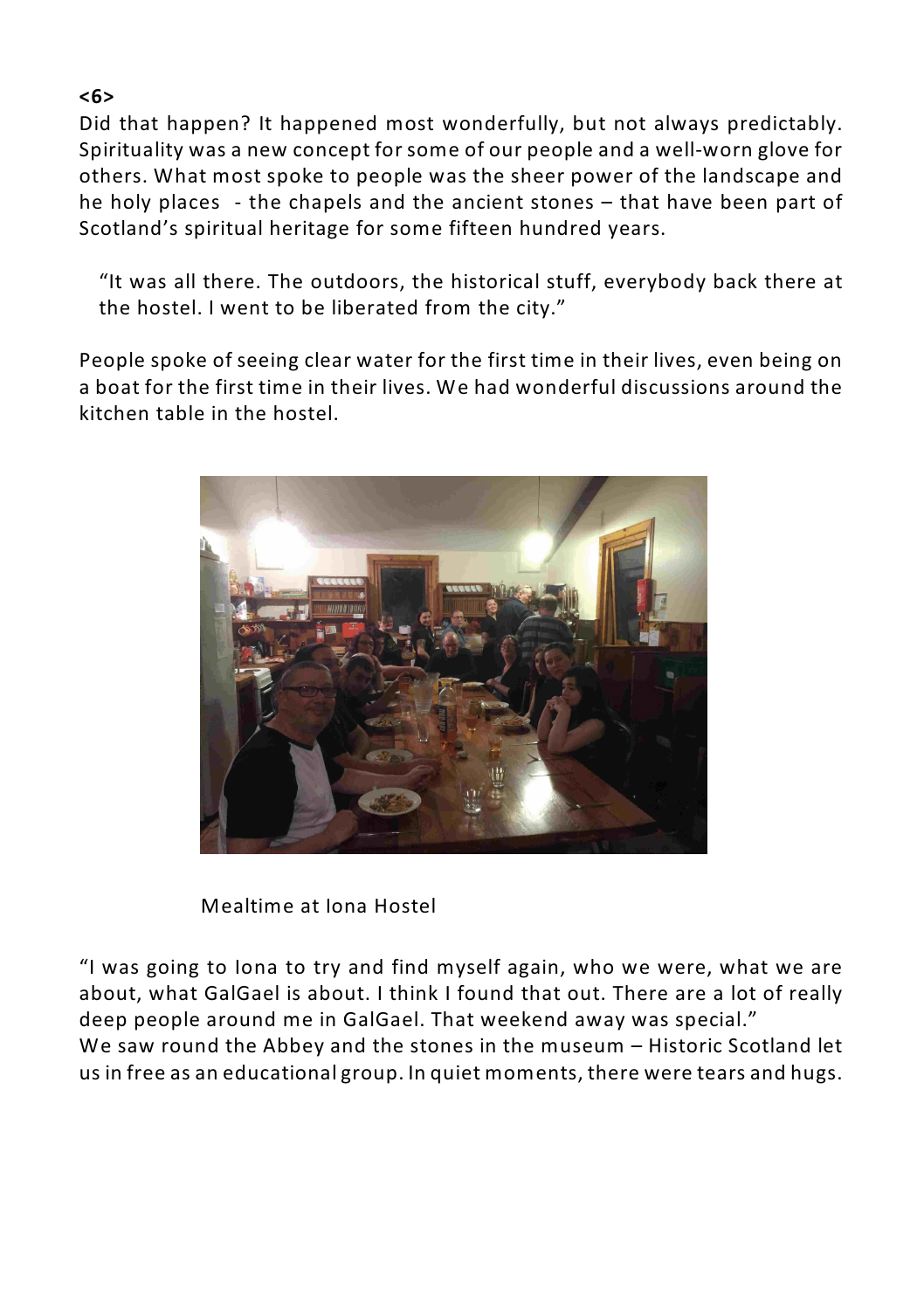

 $"$  T h i s i s Scotland. We need to know God in a Scottish way. The landscape of Scotland speaks in its own way."

On top of the world - the summit of Dun I

More organised religion, such as the Abbey service that some of us attended, did not work for the group. On the night that we went, it lacked connection points to grassroots Scottish culture. Singing songs like "What a friend we have in Jesus" didn't work for those who were not at that particular place on their journeys.

"For me the time on Iona was a spiritual experience, but not in the church service. It was about going out seeing Iona, the stones, the art, getting to know people."

We therefore had much discussion about where spirituality today sits with religion. These discussions might apply to some aspects of Quakerism as much to the Iona Community. They also made us aware of our own shortcomings at times in GalGael.

"We came into the House of God, and so need to be humble. Who the hell are we? Do we think we could do it better?"

Part of the tension was between old forms or religious expression, and today's needs.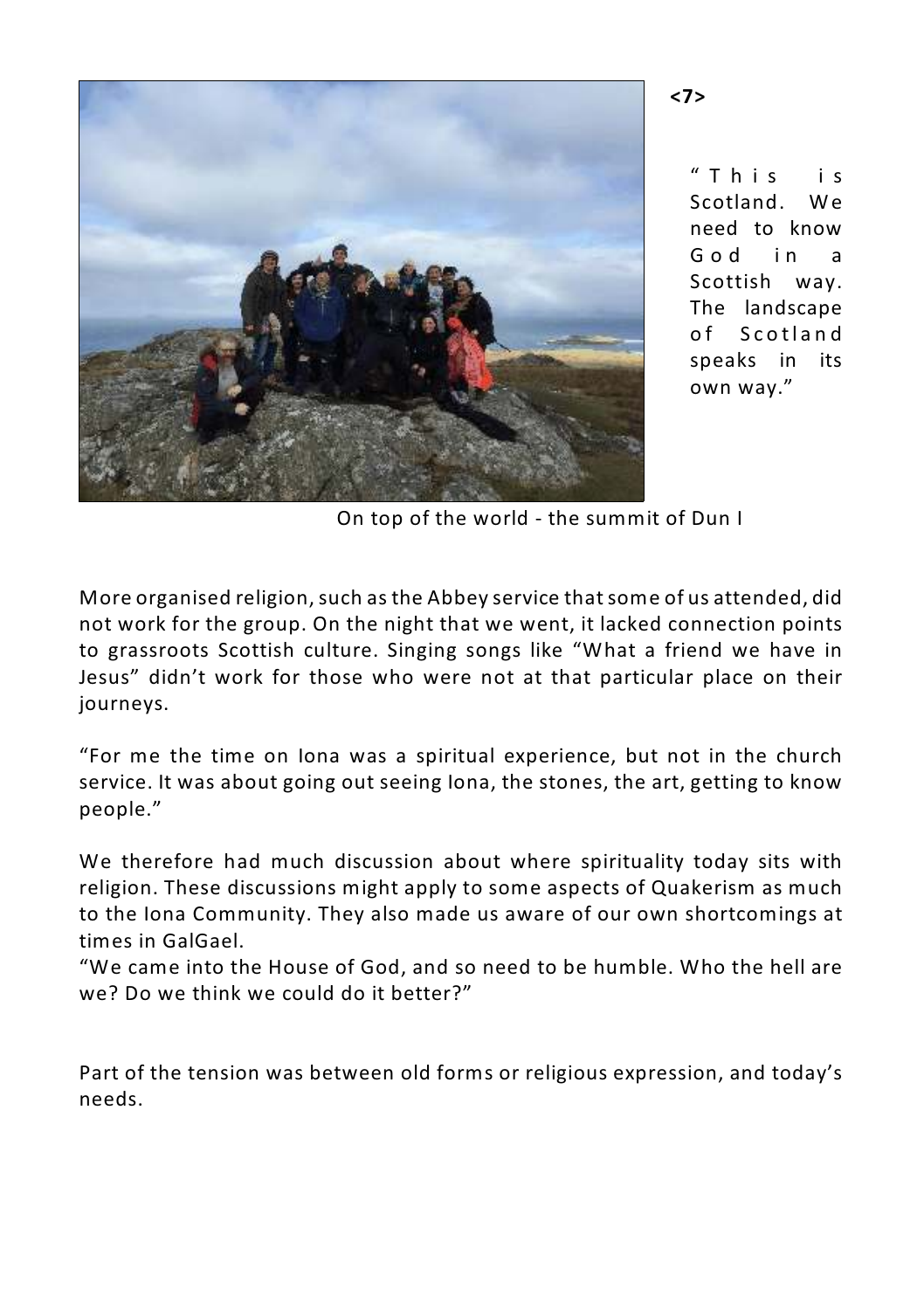#### **<8>**

"We're often muddling up religion and spirituality. For me it was a spiritual experience because we were in a beautiful place and we were together. The feeling of togetherness meant we didn't feel alone, though there was enough space so that we could be alone, and people were able to tap into tough stuff when they wanted to."

Considerable depth, and hope, came out of such discussions.

"Pain is the touchstone of spirituality. That's what speaks to me. In the darkest spaces of my life I know there's somebody with me. I never went looking for that in Iona, but on Iona you could feel the life you were created for. I felt alive, looking at the stars, you could touch them. That's in a nutshell,spirituality. If you don't go within, you go without."

Iona Abbey was rebuilt in the 1930s partly by unemployed craftsmen going from Govan. Our people were deeply aware of this history, therefore:

"GalGael has planted a seed on Iona – a bud. Govan's connections with Iona goes back, and GalGael made that connection."

These are just a few of many comments collected, and we are very grateful to the trustees of the John Wigham (Enjoyment) Fund for helping to make it possible, as well as to a special collection from Glasgow Area Meeting, to which a separate short report will be made.

The trip cost £2,000, and support was also provided by the Govan & Linthouse Parish Church, United Congregational Church in Seattle, a house concert put on by Brian McGlynn, and individual donations. If money comes to us again, we would love to repeat the experience next year.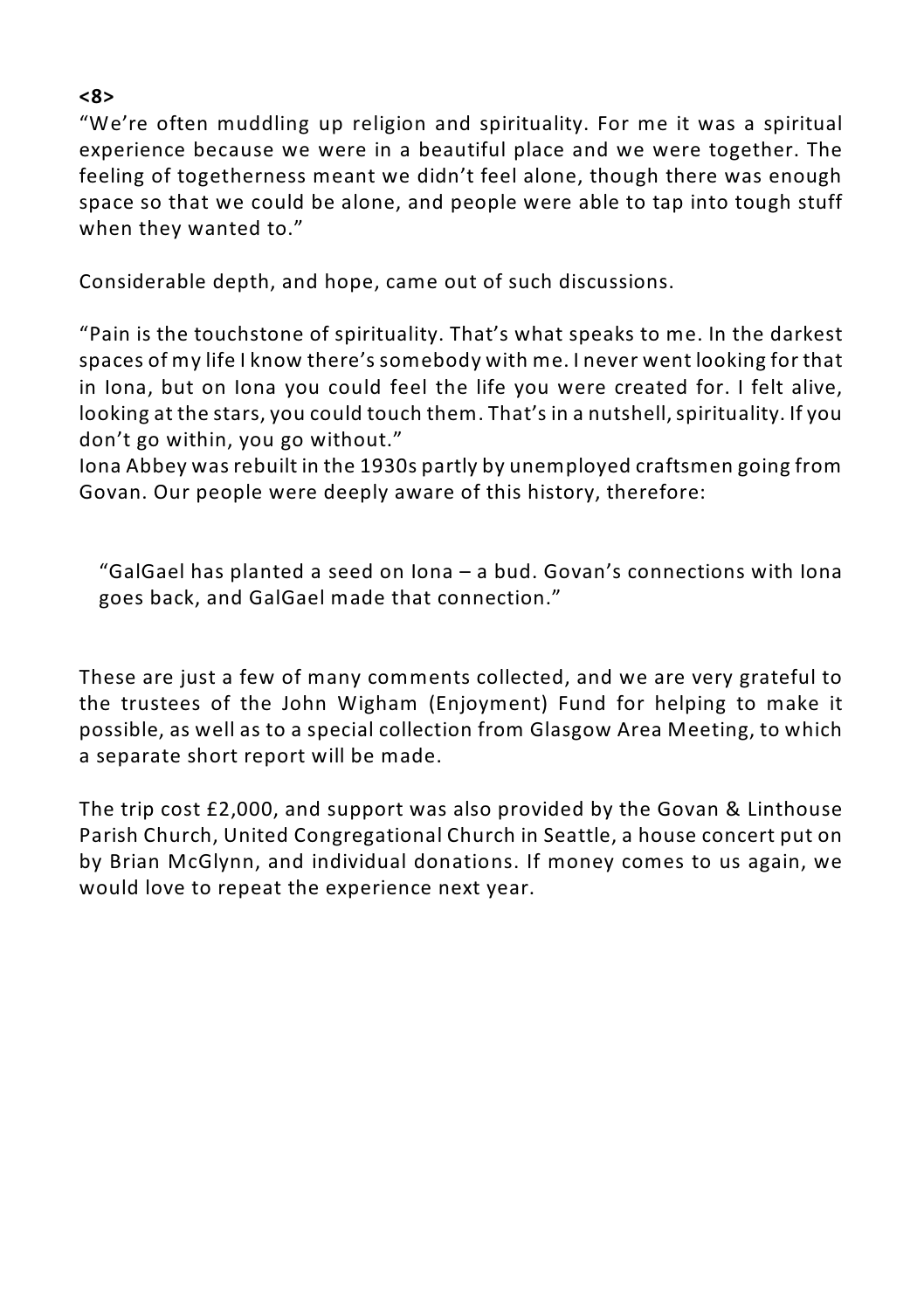### **Researching Sanitation in Northern Greek Refugee Camps** <9> **Abby Boultbee, Edinburgh, September 2016**

Diavata refugee camp is about half an hour by taxi from the centre of Thessaloniki in Northern Greece. It was set up in February 2016 by the Greek uthorities, the UNHCR and other refugee support agencies, to

accommodate Syrian, Afghani and Iraqi refugees fleeing from conflicts in their home countries. Many of these refugees had previously been at the Idomeni camp on the Macedonian border, which became notorious for damp, muddy and unsanitary conditions.

I visited Diavata in July this year to assist a friend who was researching sanitation in this camp and others in the area as part of his Master;s dissertation on Water and Waste Management at WEDC in Loughborough. He was researching whether two systems of waterless toilet technology currently in use at music festivals in the UK could feasibly be adapted for use in refugee camps and other emergency situations. To do this, he had established links with the International Rescue Committee (IRC) who manage the water, sanitation and hygiene (WASH) facilities in the camp. The IRC were very supportive of the project, and the people we met from the organisation during our time there were admirable for their hard work, dedication and sense of humanity in challenging conditions.

During the five days when I was in Northern Greece (a flying visit due to work constraints), we visited two refugee camps in the Thessaloniki area: Diavata and Alexandreia. The camps are open and the inhabitants are free to come and go, though most have few resources or inclination to spend much time outside the camp. They are provided with shelter by the UNHCR, in the form of tents or modules, and are given basic meals. As well as shelter and food, adequate sanitation is a priority for many.

At the time we were there, most of the toilets were 'Portaloos' of a style similar to those used at many UK festivals. These were cleaned by hose at least twice daily and emptied by tanker. However with 30+ degree heat and being used by hundreds of people every day, these toilets can quickly become unsanitary, with a risk of the spread of diseases such as diarrhoea and dysentery. This style of pedestal toilet is also not so suitable for those used to squat toilets, and are difficult for children to use.

Another style of toilet had recently been introduced into Diavata camp at the time we were there. It was a squat style toilet in cubicles in a portacabin, and was plumbed into the mains. This meant that people were more comfortable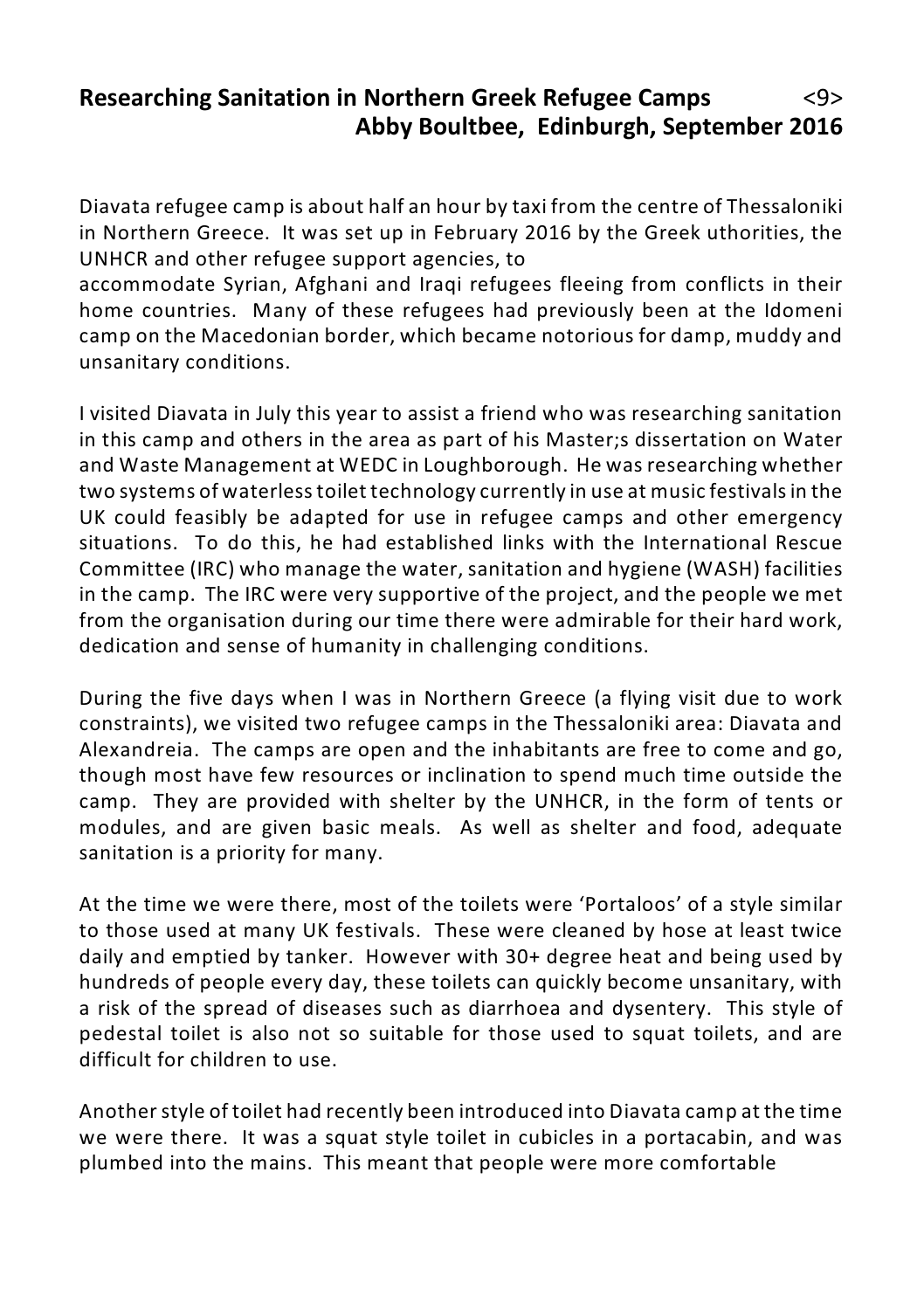<10> using these toilets, and they were easier to keep clean.

The research that we were doing involved speaking to camp residents and finding out whether they were satisfied with the current toilet facilities, and whether and how these could be improved. It was necessary to determine specific details about the reasons behind people's comments, in order to better inform any possible improvements or developments. Details included the inclusion of handwashing facilities; the method of anal cleansing; the prevalence of open defecation; the provision of disposal of women's sanitary products; the use of the toilets by children; and the perception of safety when using the toilets.

Due to the sensitive nature of the research, we were careful to clarify with people the reasons for the questioning, and what we would hope could be improved as a result. I was involved in gathering data from women, through speaking to individuals and conducting a focus group in the women's safe space run by the IRC.

It was interesting to be in the camps to do the research, and to gain more of an understanding into how they are being organised and what the conditions are like. Generally, we found them to be positive, and that the refugees staying there were hopeful as well as displaying an extraordinary patience. The work being done by various global aid agencies is remarkable in its efficiency and vision, and provides not just the necessities, but educational and personal development opportunities for all. There were many children, and it was heartening to see the care and attention that adults and the staff from the agencies showed to them.

However, we only had a brief glimpse into two of the camps; it was suggested that other camps had experienced more difficulties in terms of unrest and tensions, and it is of course difficult to gain an accurate picture in such a short time. The work being done by the NGOs, other agencies and volunteersincluding many from the local Greek communities, is truly inspiring, essential and compassionate and there is much hard work being done in order to improve lives and opportunities for the refugees. It is of course hard to know what will happen next, and those in the camps face another winter and an uncertain future. Meanwhile, it seems likely that the camps we visited will continue to operate, and continue to provide shelter and security as long as is necessary.

To support the work of the IRC, please visit www.rescue.org.

Copies of 'Sanitation Technology Transfer', the MSc dissertation by Thomas McManmon can be made available.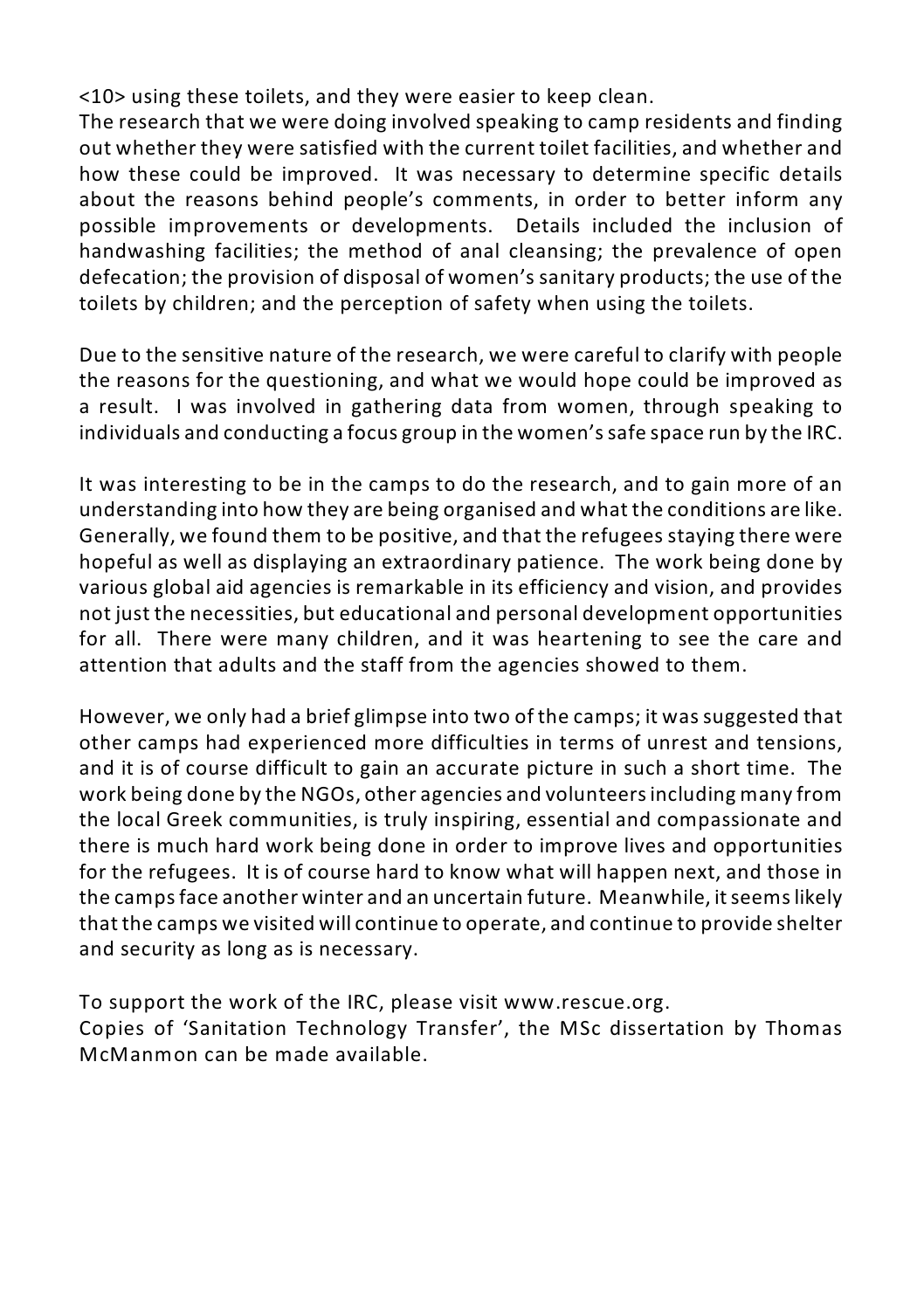#### **"Poacher's Pilgrimage - an Island Journey", by Alastair McIntosh**

#### **(2016: Birlinn, Edinburgh, ISBN 978 178027 361 7)**

#### **Sheila Peacock, August 2016**

For me, a poacher is someone who unscrupulously kills rare and beautiful animals to sell their body parts to rich, misguided people for dubious cures. I'm sour on pilgrimage, too, after reading of the processing factory for the Hajj. But - must not judge a book by its title, and Alastair probably means the Robin Hood, rob-the-rich-landowner-to-feed-the- landless-peasant type of poacher. Also I reviewed his 2013 book, "Island Spirituality", for this magazine so I know it's more likely he's thinking about historical and mythical pilgrimages. So here goes..

Well, the title came to him while he was queueing in a Glasgow shop to have a bespoke map printed for his 12-day journey in the Outer Hebrides in May 2009, on foot from Rodel at the southern tip of Harris northward to the Butt of Lewis. His Scottish father moved Alastair, aged four, from Doncaster to Lewis when he became the local GP, and he was brought up there until leaving to study geology at Aberdeen University. His career since then can be pieced together incompletely from the book, and has somehow got him to his present position of Quaker pacifist committed to lecturing to senior military personnel on the philosophy and psychology of non- violent alternatives to war.

My impression of the book is that there are four books mixed together, and that the reader has to be sufficiently interested in all of them not to find the jumping between them frustrating. They are: 1. A simple travelogue of hisjourney, the sights seen, places camped, people met, weather; 2. The religious history of Harris and Lewis; 3. His history in and thoughts on peace and environmental activism, particularly his encounters with military personnel and their views on war; 4. His own philosophical and theological musings, barely closely enough linked to personal development to be called "spiritual autobiography".

As an enjoyer of travelogues and history I found the diversions from those to the other two subjects made me impatient. His description of the wild landscape is well framed in metaphor and geology, and includes exhaustive derivations of Gaelic place names, but there is not enough of it to use as a guide book (be warned). He walked over the mountainous part of Harris, <12> wilderness camping for five nights, meeting a mink trapper and some deer, and getting cold and wet (he seems to have escaped the midges by making his journey in a cool May). Back in the more populous parts of Lewis he visited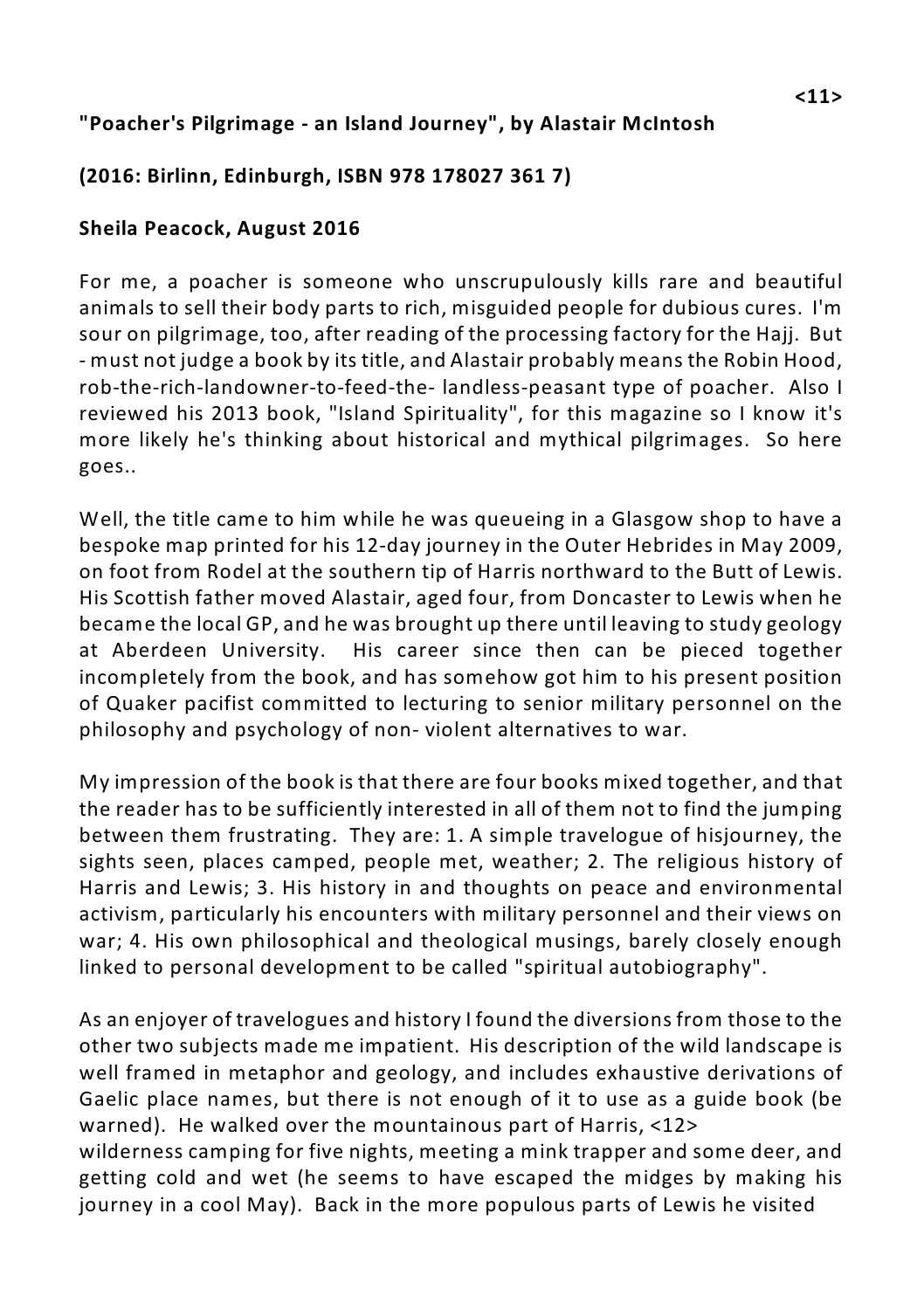<12> friends and walked on roads, and had a couple of nights in B&B although his final night was in his tent. He visited a succession of ancient religious sites, many sacred to saint Bridgit, finding them in disrepair caused by neglect, pilfering and wilful damage as religious traditions were supplanted over time. Most distressing was the covering or, in one case, deliberate poisoning, of holy wells, some of which are said to have healing powers. He dug out one overgrown well near Rodel, with the encouragement of local people.

Some of the landmarks on his route featured in his past, in particular Roineabhal, the mountain in south Harris that he helped save from becoming a superquarry by importing Canadian chief Stone Eagle to testify, and the moors ofnorth Lewis where he found his green beliefs split over the siting of a massive wind farm. He did indeed try to poach salmon from the Grimersta river, justifying it on grounds that everyone had done it when he was a child with even the clergy suggesting that it was not a sin. He was unsuccessful, fortunately since he clearly disapproves of the present-day "industrial-scale" poaching on that river. Later he got two small fish out of another river and felt both guilty and upset in the stomach.

The religious-history aspect is not given the thorough treatment that it got in "Island Spirituality", although he elaborates on a conclusion of that book, that the harsh "us-and-them" theology of Calvinistic predestination was a factor in some notorious historical oppressions, including Nazism. In a footnote he draws attention to similarity between Calvinism and Wahhabism, the interpretation of Islam by Saudi Arabian rulers. He also discusses the personal suffering in childhood of people who subsequently become oppressors, including his own ancestor, theologian Thomas Boston of Duns, who saw his father suffer in the 17th Century Civil war and Restoration and went on to write harshly of the fate of the damned (in English but popular in Gaelic translation). Boston did, though, write of God's presence in nature, which appeals to the close- to-nature life of Hebridean islanders.

I found particularly fascinating Alastair's accounts of meeting senior military people on training courses that he addressed on nonviolence. These men challenged him with heart-rending stories of Taliban ruthlessness towards even their loved ones, and he challenged them to encounter their feelings about killing people. There are a few passages of this nature that are not for the squeamish, including his description of an exhibition of cluster bombs. A separate book might be welcomed by those uninterested in the travelogue, giving him an opportunity to make a coherent narrative of these encounters with an account of the material of his lectures. It would be useful for peacemakers, for example at the Quaker United Nations Offices.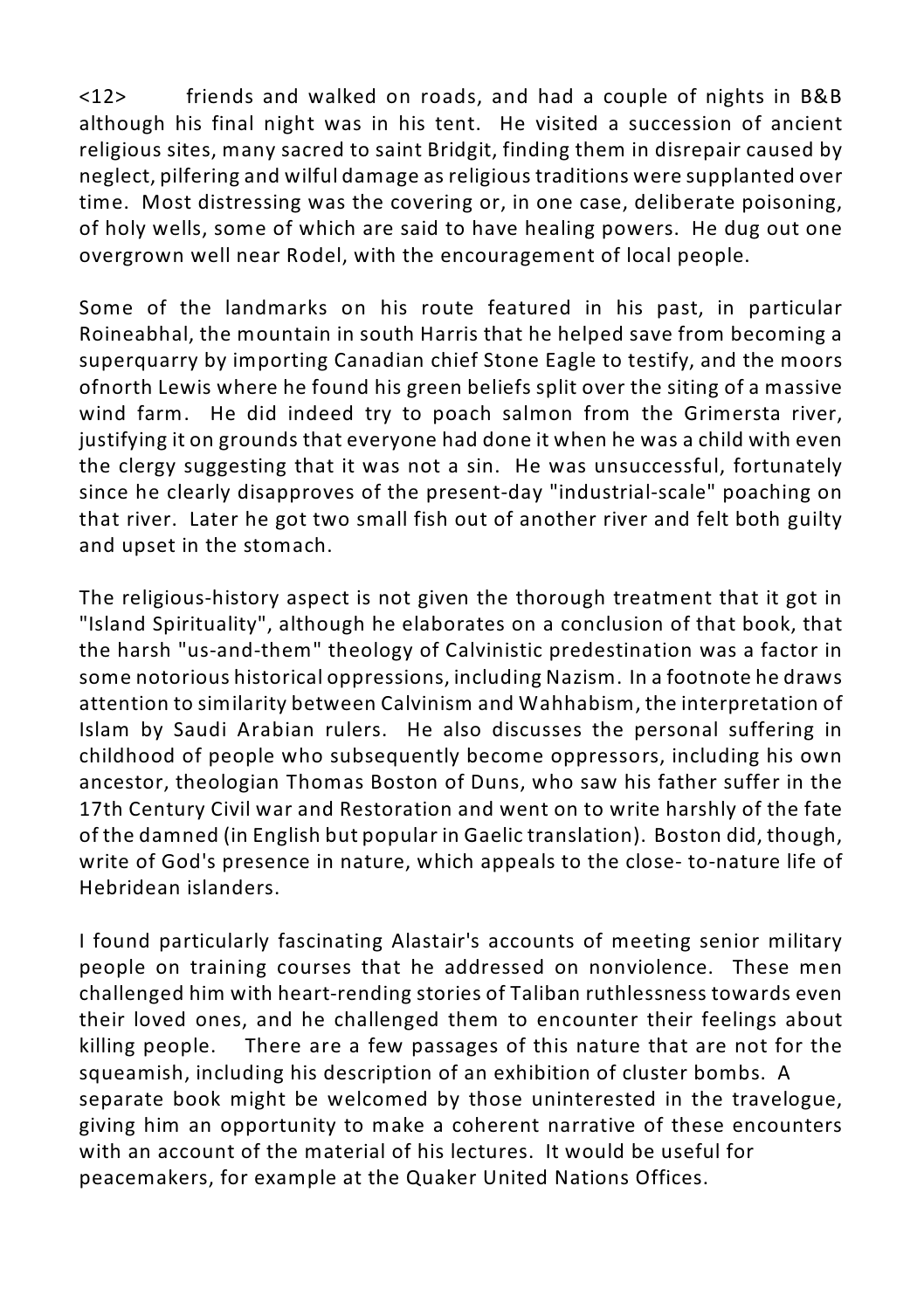#### **<13>**

He is a well-read theologian, so his spiritual autobiography is a scholarly one, including an exposition on the evolution of views on the sacrifice of Jesus on the cross. This has gone from appeasing the Devil (first millennium), to appeasing God (second millennium), and now the third millennium awaits its distinctive interpretation. Alastair suggests that the modern significance of the crucifixion is "the supreme transformative symbol of nonviolence". I am sure he has written a whole book on this, even if it has yet to be printed. He also reflects on the theology of the "just war", including the chapter-and-verse Bible references encoded into the serial numbers of gun sights made by one U.S. arms company owned by an overt Christian. During his walk, after self- searching, he observes the Sabbath and goes to the Free Church service near Callanish, and hears an inspiring sermon despite his discomfort with that church's theology. His musing during a lie-in before this covers his encounter with a general who was sceptical of the Iraq War, into which he had to direct his troops. Alastair suggested that this general had committed a war crime, but clearly sympathised with the man's agony on receiving orders from the democratically elected Prime Minister whose theology had led him to embrace the war with evangelistic fervour.

The book makes frequent references to J. M. ("Peter Pan") Barrie's neglected play "Mary Rose", in the context of the Hebridean belief in fairies. The play, written shortly after the First World War, uses the abduction of a woman by fairies and her husband's war experience as a takeoff point for moral insight into war, and uncannily predicts the Second World War. He does summarise it, but I think I would have appreciated his references to it more if I had been familiar with it at the outset.

The book is not without humour. His bespoke map, inkjet printed, gets wet and the colours run (there is a photo of it in the colour plates in the centre of the book, as well as one of the dug-out well). On finding a "quaking" bog in the Harris wilderness he recounts that the lush green patch in such a bog might be where a sheep was swallowed and its decaying body has fertilised the soil, tempting other sheep to the same fate. He visits the Gents at the Callanish circle visitor centre after his five nights tramping across Harris and is so taken by his wild appearance that he takes a "selfie" to prove it. He passes a golf course and indulges in the currently popular pastime of cocking a snook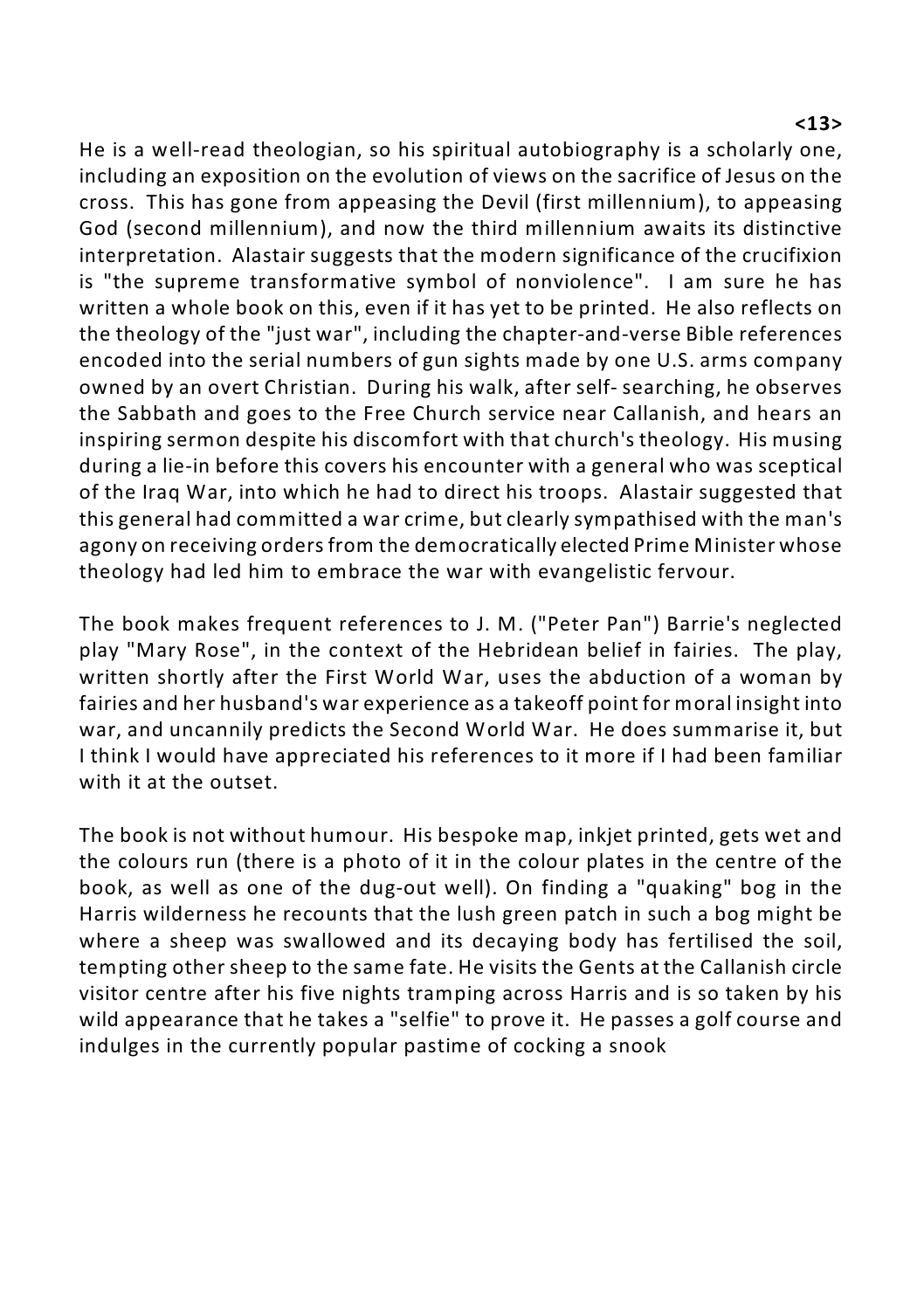#### **<14>**

at Donald Trump (whose presbyterian theology he describes in a footnote). He describes his childhood finding of a piece of pitchblende (uranium ore) on the directions of a geology student who visited his school physics lab to borrow the Geiger counter (er - if there are uranium lodes on the path of groundwater to those "healing" holy wells, maybe it is not such a bad thing that they have been covered up...). Hefashioned a lead box for this radioactive rock, melting the lead in his mother's saucepan, and kept it until his student days when he had to choose between it and his girlfriend.

I must gently take him to task for writing that natural strontium is radioactive (this arises in the fairy reference in the etymology of the name "Strontian", the type locality in Argyll of the mineral containing strontium). Naturally occurring strontium is not radioactive: the beta-emitting strontium-90 is among the more deadly artificial isotopes produced by nuclear fission, because it substitutes for its elemental close relative calcium in your bones.

There is, from beginning to end, a lot of interesting material in this book. He admits that it was difficult to write, and mostly came to him in the seven years between his walk and its publication. Whether it will get a loyal following I do not know (although I found copies for sale in a souvenir shop in Benbecula last week). There is rather a small intersection of the four sets of readers whose different interests are served by the four books within. On the other hand, if it entices readers who are naturally interested in one, two or three of the four books to read all four-in-one, they will learn and he will have achieved its end. See what you think, and stick with it for the radiation from the metaphorical pitchblende, the randomly thrown off particles of knowledge that hit centres in the mind.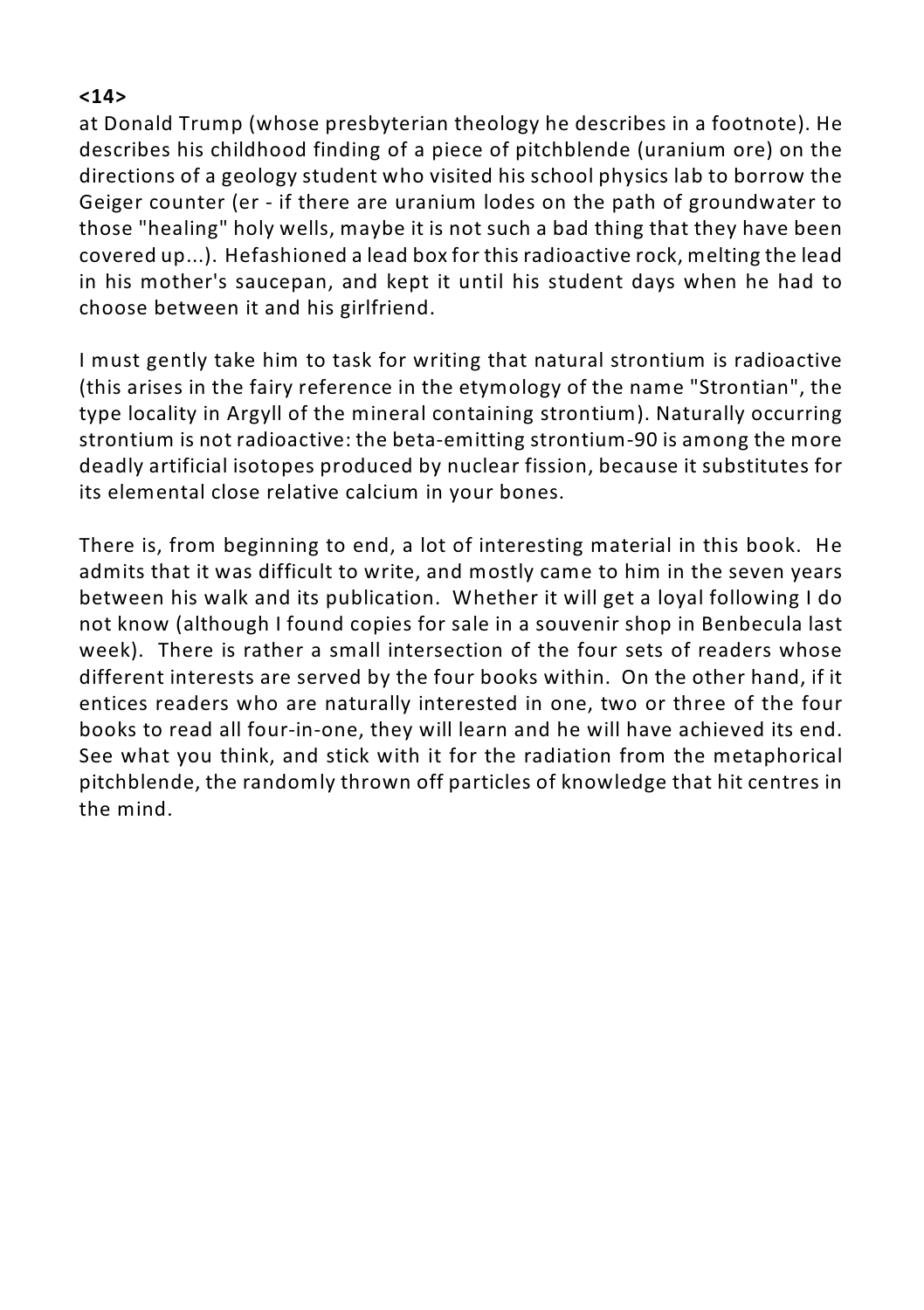#### **Meeting for Sufferings at Friends House 1st October 2016**

#### **Jane Pearn**

Often at Meeting for Sufferings, we agree to pass minutes we receive to the relevant staff at Friends House, without much discussion. But with General Meeting's minute of concern about the proposed use of Libor fines via the Ministry of Defence to fund cadet forces in Scottish state schools, we did spend a little time teasing out the three strands of the concern. Firstly, the increasing promotion of a 'military ethos' in schools generally, and increased public 'celebrations' of the military. This is a widely held concern across our yearly meeting. Secondly the way in which this funding has been allocated, which bypasses Holyrood and does not allow the peace movement in Scotland to make the case for an equivalent amount to be spent on peace education. Thirdly, the issue about accountability – that money derived from fines for wrongdoing by banks has been allocated to projects and departments such as the MoD without any scrutiny by the Westminster parliament. This is a slightly separate issue, and if it is of concern to us, we should be equally exercised if the UK government had allocated it all to peace education without asking parliament! Over lunch, I made a useful connection with a member of the Quaker Values in Education group, who was interested to hear more about our work in this area.

There were several items of the agenda that were of particular interest to me. Paul Parker (Recording Clerk) and Deborah Rowlands (Yearly Meeting Clerk) gave an infectiously enthusiastic account of their recent trip to two Yearly Meetings in the USA –Baltimore and Philadelphia. The meetings have many similar challenges to ours, and are using imaginatively different ways to meet them. For example, rather than being tied to central standing committees, 'sprints' and 'collaboratives' encourage Friends with a common concern across the YM to work together on projects and time-limited tasks. Paul and Deborah told us that they felt like 'living minutes' sent from Meeting for Sufferings, and as well as learning from American Friends were able to share some examples of where they felt we do things well.

We met the four new 'Vibrancy workers' and their coordinator, Rachel Matthews: this is a pilot project to support Friends in their meetings in whatever ways they need. It was emphasised that it wasn't about meetings becoming busier – 'depth and richness are important' and 'not all meetings can do everything.' Their aims are to respond to requests for information; to help meetings explore options when they have a new set of circumstances or a decision to make; to connect meetings with each other and with Friends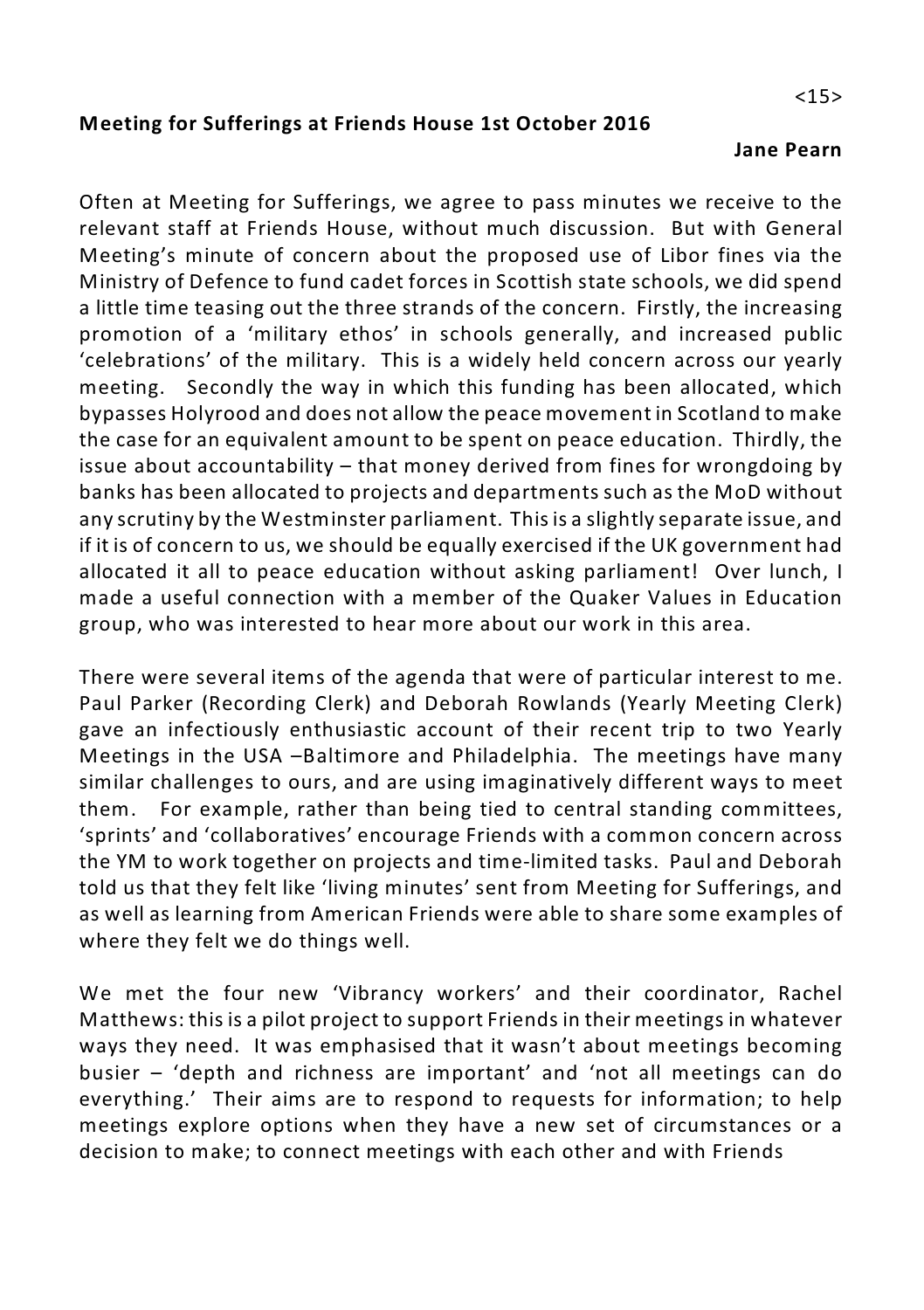#### House; and to promote two way communication so that gifts and skills recognised locally are brought to the attention of Friends House and Woodbrooke. At present the project covers part of Wales, and three regions of England. If it is successful it is hoped to roll out the project across the yearly meeting.

We heard the QPSW CC [Quaker Peace and Social Witness Central Committee) annual report, presented by its clerk, Charlotte Seymour-Smith. As a member of one of its subcommittees (Peace Education, Campaigning and Networking – known as PECaN) I am very aware of the huge amount of work done on our behalf, and alongside us. QPSW emphasise that they see their work as done in partnership with Friends in their local meetings. If your meeting has a QPSW correspondent, I encourage you to talk to them to find out more.

We considered our role in discerning priorities for the centrally managed work, and concluded that our important role in testing and discernment needs to be balanced by trust in staff and trustees to manage the detail.

#### **\*\*\*\*\***

#### **GENERAL MEETING FOR SCOTLAND, Aberdeen, 10.9.2016**

## **Robin Davis, Dunblane Meeting**

How can we harness the power of the group? Scottish Friends, meeting in Aberdeen, heard a provocative address from Glasgow Friend Michael Hutchinson challenging us to help renew once again our Religious Society. Do Friends truly understand and engage with the discipline of listening and discerning? How many members have truly experienced a gathered Meeting for Worship? Do our structures serve us, reflect the people we are, and the community we wish to be? Michael reflected on Margaret Fell's declaration, quoted in Quaker Faith and Practice 19.46, that "we are a people that follow after those things that make for peace, love and unity". We as a community actively journey together, and our testimony derives from what we discern as we worship . He urged us to be transformed - realise our potential as a community, recognise ourselves as acting under divine guidance. and be a renewed Yearly Meeting.

#### **<16>**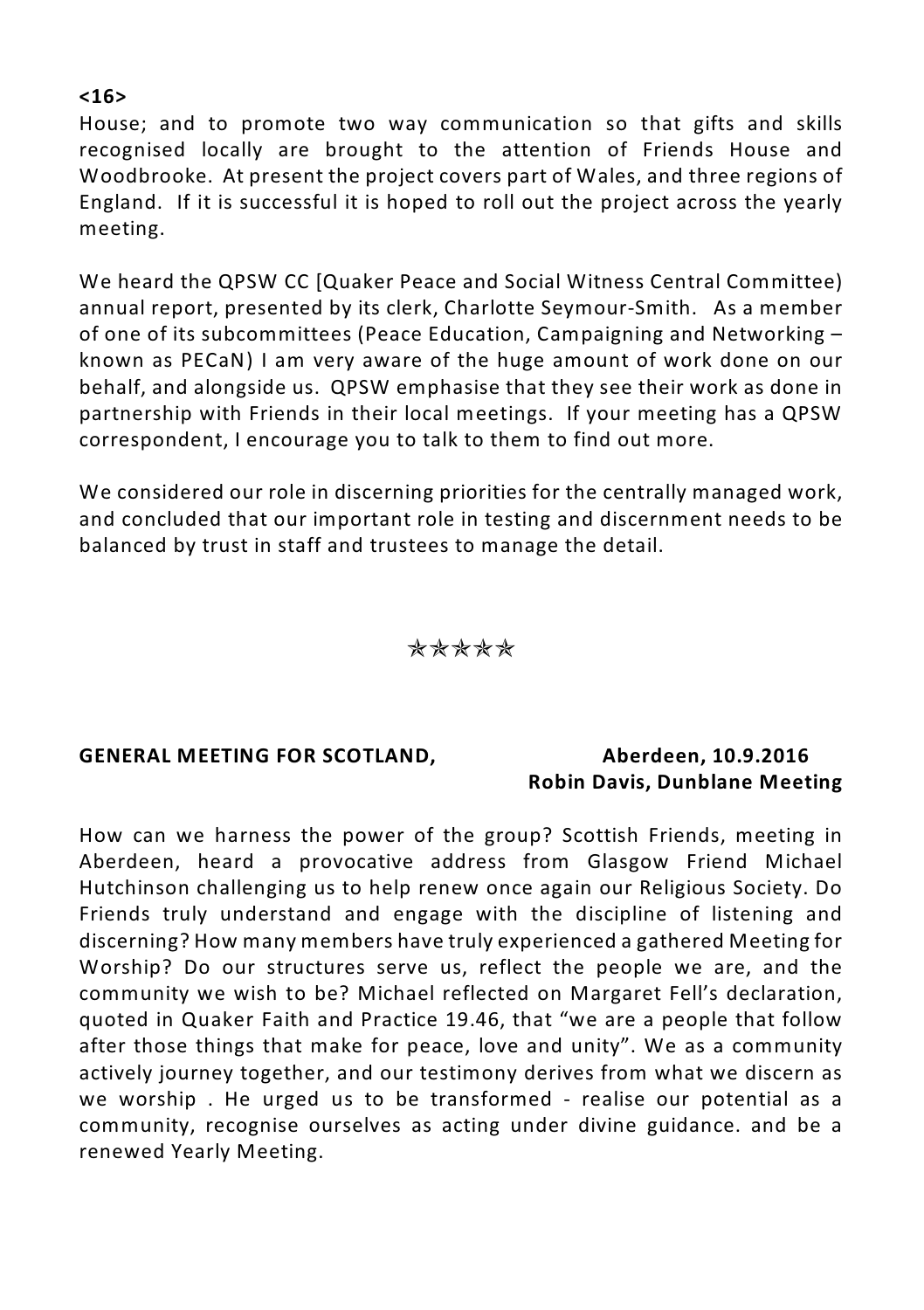One Friend had experienced that sense of a renewal in a recent Area Meeting. Others spoke of the way we need each other, and of the bedrock that is the Local Meeting.

We considered the results of a questionnaire on the best way forward for the General Meeting (GM). Many Friends find themselves unable to attend weekend meetings for reasons of family commitments and the time involved. Geography and scattered membership means that for some attending Area or General Meeting can involve the best part of three days. The demands of other Quaker service were also a factor. We agreed to maintain the present pattern of meetings while encouraging our central committee to arrange sessions with connected themes and to allow more time for deep worship when we meet together. We were reminded of our role as acting on behalf the Yearly Meeting in relation to Action for Churches Together in Scotland (ACTS) and to the Scottish Parliament and Scottish Government.

Our agenda included a full report from our Parliamentary Liaison Function Group (PLFG). We learnt that our Parliamentary Engagement Officer was about to introduce to the Holyrood's Petitions Committee the recent campaign, led by Friends and Forces Watch, on the involvement of the military in Scottish schools. Friends have also organised a seminar on economic justice, sustainability and peace to take place as part of the Edinburgh Independent and Radical Book Fair to be held in Edinburgh on October 29th. White poppies will once again be sent to Members of the Scottish Parliament, and the PLFG will be represented at the SNP party 21 21 conference in October. We regularly meet the First Minister along with representatives of other churches. We heard of a helpful Enquirers' Weekend, we welcomed changes to the governance of The Retreat in York to which GM used to appoint a representative (there will be an annual forum we can attend instead) and gathered that ACTS are planning to hold a conference on the role of the churches in addressing social issues arising from the EU referendum result. And many key posts have been filled through the efforts of the Nominations team! GM is very much alive.

We enjoyed each other's company. Lots and lots of friendly conversation took place.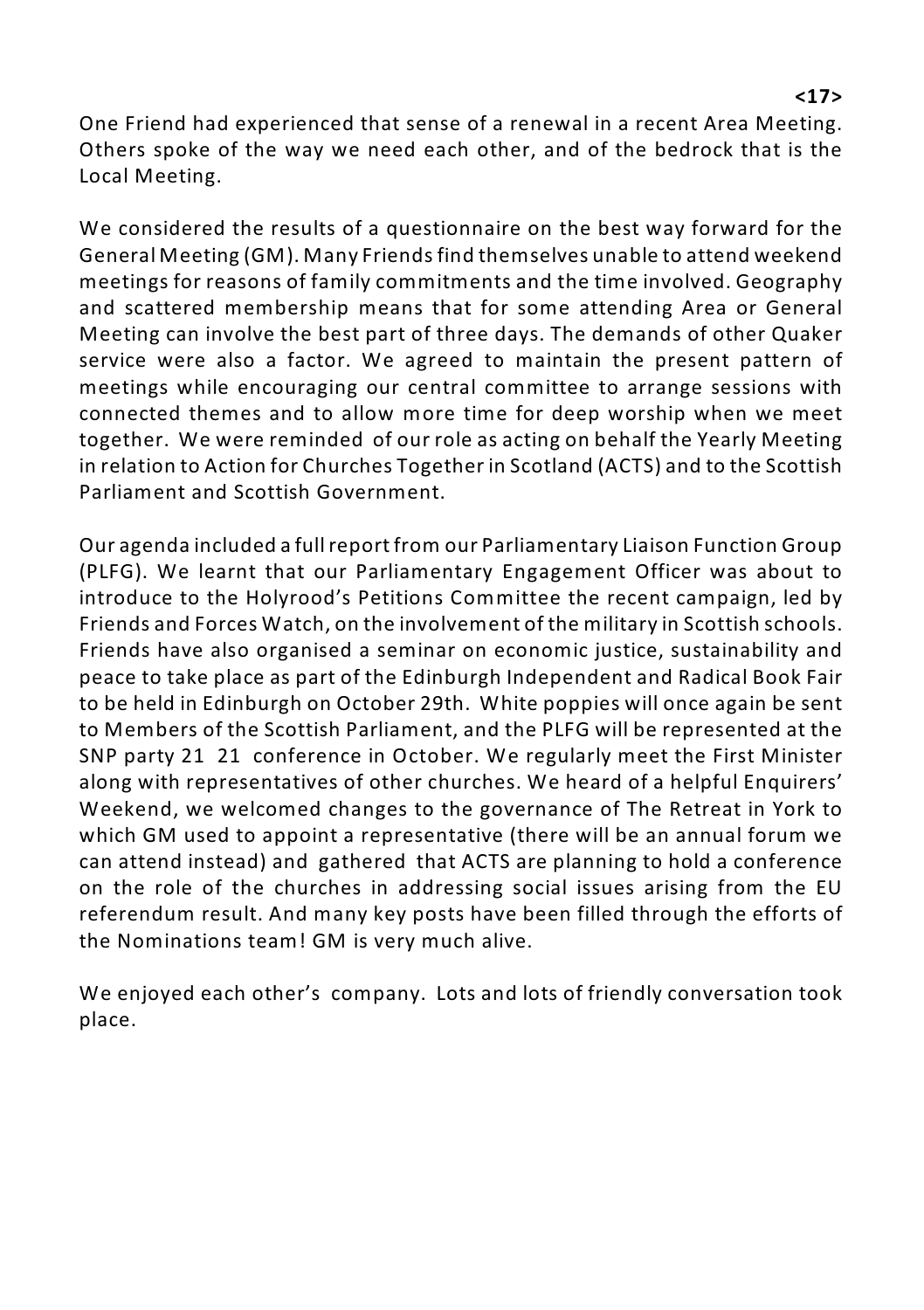#### **<18> RESIDENTIAL General Meeting for Scotland Station Hotel, Perth 12-13 November ( Sunday morning in The Subud Center, 7 St Leonard's Bank, PH2 8EB)**

Dear Friends and Attenders throughout Scotland,

We decided at our last General Meeting that in future our main session or speaker would be on the Saturday morning with shorter items taken in the afternoon. As usual, the session starts at 11 am with tea/coffee available from 10.30 am.

Having considered some of the practical issues about the holding of General Meeting at our last meeting, we will devote the morning session on Saturday 12th to a spiritual learning exercise where we will seek to develop our community and give direction for General Meeting and its place in Scottish Quaker life. We are keen to hear from all Friends about their vision and hopes for GM for the next years.

The afternoon session will start with feedback from the morning exercise then continue into GM business including a report of the recent Enquirers' Weekend, an update on the concern we forwarded to Meeting for Sufferings on militarisation in schools, a report from our representative on ACTS and consideration of a minute from West Scotland AM regarding the *Children Are Unbeatable* campaign.

On Sunday morning the Subud Centre will be open in good time for Friends to assemble for 9-30. Our Parliamentary Engagement Officer, Mairi Campbell-Jack will give an account of her work this year, and answer questions. We have to take a decision jointly with BYM in the next few months about the future of this work. We will then move into worship with Perth Friends, who will be arriving around 10-45 for Meeting at 11-00.

This will be our last two-day residential General Meeting and we hope that as many Friends as possible will come, both to the meeting and to the evening buffet meal arranged in the nearby Subud Center. This is a chance to socialise which Friends have said they value. The Sunday morning session is an important one and we hope this will also be well attended.

Martin Burnell, Clerk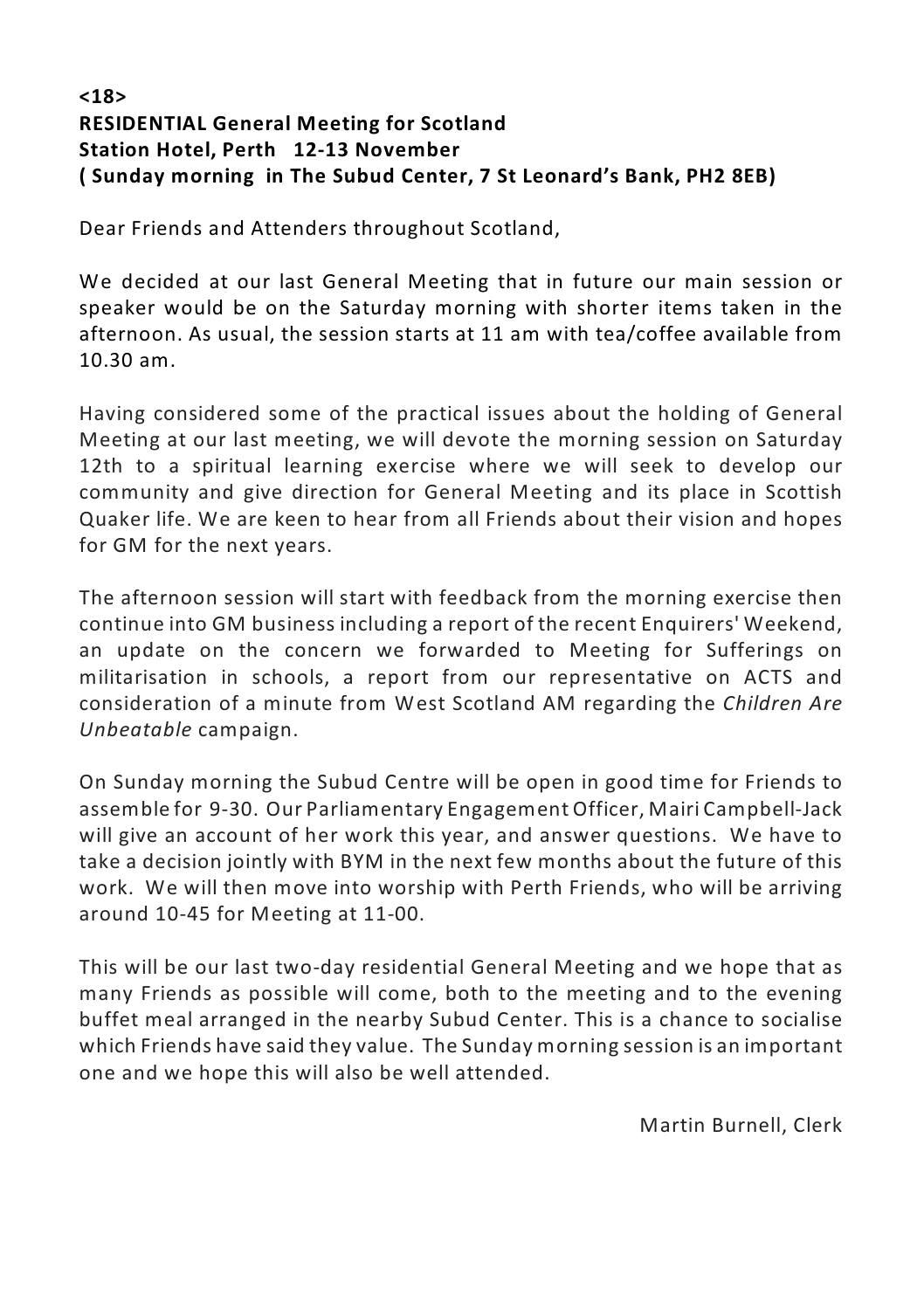### **Meals and accommodation**

### **Please return the booking form overleaf no later than Friday 28th October**

But even if you don't want them it would be nice to tell us informally whether you are coming!